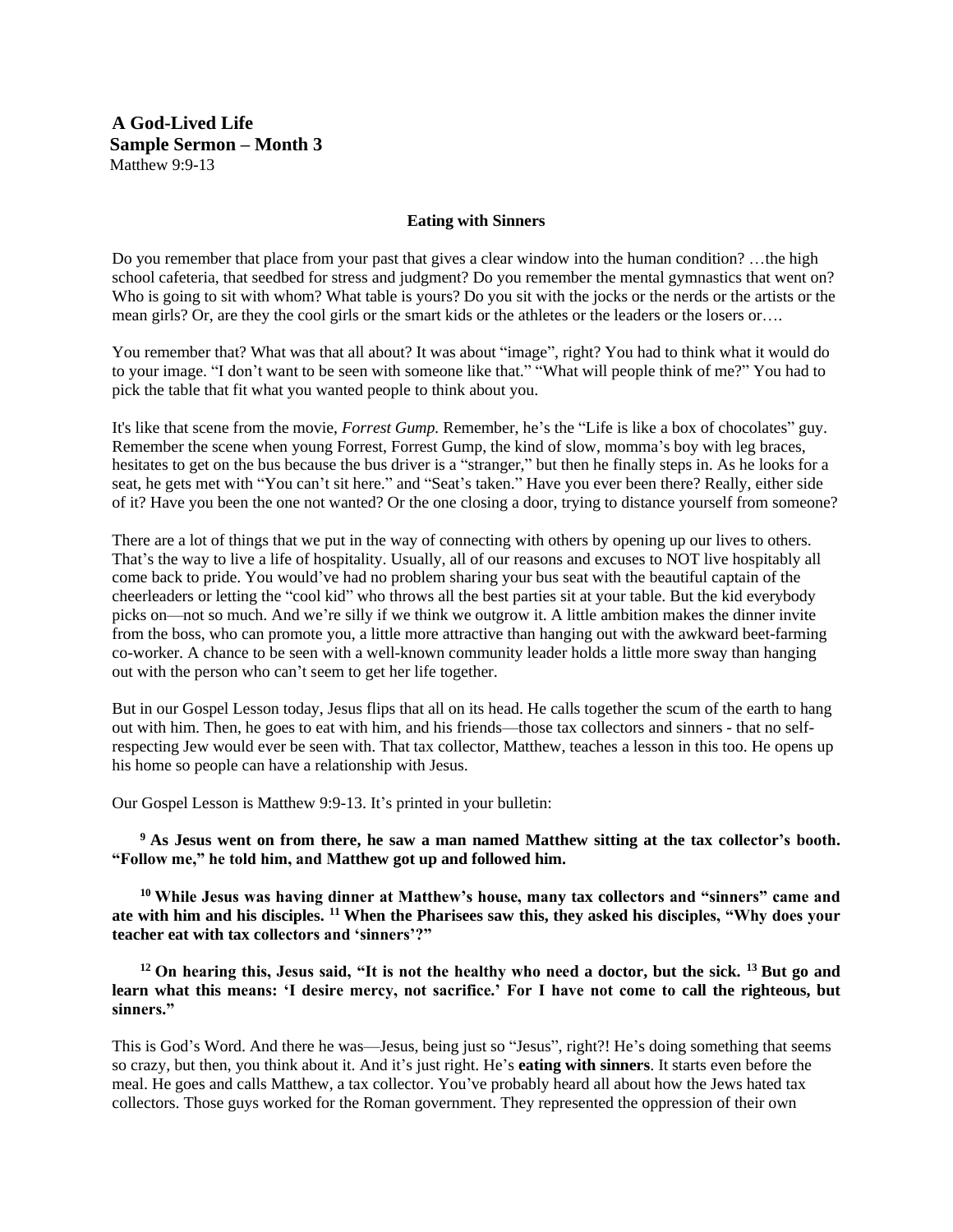people. As a rule, they were dishonest and greedy and got away with robbing you to line their own pockets. They were the kind of people Jews would not allow in their synagogue and the rabbis warned you to stay away from.

But then, Jesus does his thing. He goes up to this man at his job. (And there's a lesson in that for us too, next time you're in a rush and don't pay attention to the grocery workers name on their nametag.) But Jesus, he sees this man at work. He sees more than just a guy who is collecting tariffs on everything at the city gate. He sees him as a person that needs a relationship with God. And he gives him one with one simple invitation: "**Follow me**." We could talk about the power of Jesus' Word. We could postulate that Matthew must have seen Jesus before or heard about his miracles or something, that he followed. But, regardless, this is just Jesus being Jesus—living the God-lived life. He loved that man that everyone else wrote off. And it wasn't just words. It wasn't just Jesus' job. Look at what happened next.

I mean, think about it. Most of you have jobs. And in those jobs, you probably have to be nice to some people you'd rather not be. You have to spend time with some people that you would never think to invite over for tea or a beer, or a meal, or whatever you have people over for on your own time. But, you're nice to them at your job because you have to be. You get paid to do that. Jesus didn't just call Matthew because he needed to diversify the experience for his group of disciples, needed someone who knew their way around the books, not another fisherman. Jesus wasn't just trying to get some leverage with another key demographic. And you can tell, because Jesus chooses to hang out with Matthew, to go to his house, his party. He's **eating with sinners**.

And it gets noticed. The Pharisees are watching and seeing this as a big red flag. This rabbi, Jesus, is eating with sinners. What does that say about him? Now, understand, when we're talking about eating with sinners today, we're not contradicting Psalm 1. Remember that?

## **Blessed is the man who does not walk in the counsel of the wicked or stand in the way of sinners or sit in the seat of mockers.**

We're not talking about "eating with sinners" as hanging out with them as they do their bad thing and joining in their sin. We're talking about eating with sinners as an invitation to connect with their lives so that we can influence them, so that they can meet our Father. That's what Matthew did, right? Jesus called Matthew. Jesus made him his. Then, Matthew invited all these "tax collectors and sinners" into his house. Why? To meet Jesus!

This week, we're talking about the God-lived life as a life of hospitality. Now understand, we all like to think of ourselves as hospitable. We're friendly enough. We show hospitality, right? Let's challenge that. Are we really as hospitable as we think? The biblical concept of hospitality is radical. Consider what Abraham did in the Old Testament Lesson when strangers showed up. He begs them to let him get them something to eat. And then did you notice what he did? He ran and told Sarah to quick get 3 seahs of flour and make some bread. That's 93 cups of flour. That's a lot a bread. That's a lot of work. But he didn't just give *her* work. He then ran and got a calf from the herd, slaughtered, butchered, and roasted it—for strangers, for people he had just met, who happened to be passing by.

The Greek word the New Testament uses for hospitality is **φιλοξενία**—*Philos*—you might recognize that word—*love* (like *Phila*delphia). And then **ξενία**—the Greek word meaning "stranger, alien, foreigner." Biblical hospitality is literally a "love of strangers" ... not tolerance of strangers, or even acceptance of strangers, but love of strangers. And remember, "God demonstrates what love is in this, while we were still sinners, Christ died for us" (Romans 5:8). Biblical hospitality is showing that sacrificing love. It's treating others as family, even "strangers."